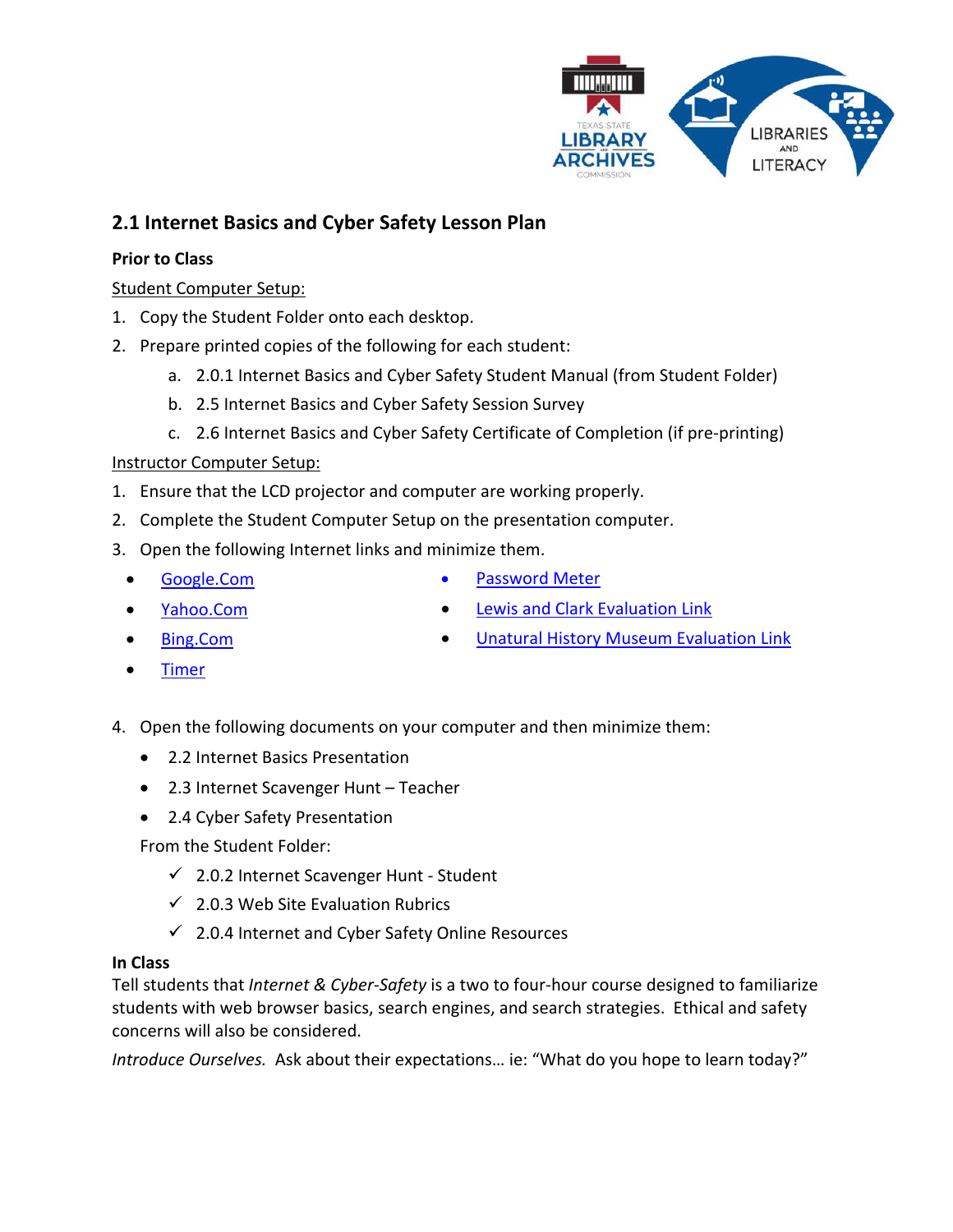# **IIA.1 INTERNET BASICS AND CYBER SAFETY LESSON PLAN**

**Instruction**: Display the *Internet Basics Presentation* on the LCD Projector screen. Instructor students to take notes in the student handbook (dotted lines are provided in the handbook for this purpose) when necessary. ENCOURAGE students to stop you if they have any questions.

Learning Goals

- Describe the difference between Internet and World Wide Web
- Describe web browsers and their uses
- Identify screen components of Internet Explorer
- Identify the basic parts of the World Wide Web
- Identify the components of a URL
- Conduct effective Internet searches
- Understand search results
- Evaluate web sites
- Discuss Cyber Safety (safety on the Internet)

# Definitions:

Define "networks"- 2 or more computers connected by cables, telephone lines, radio waves, satellites, or infrared light beams.

Define "internet" – a global network of networks with billions of connected computers.

Define "World Wide Web" – the system we use to access the internet.

Define "Web Browser" – the type of program we use to access the World Wide Web.

Review screen components of Internet Explorer from the top down. Students have space to take notes.

- Title Bar:
- Minimize:
- Restore: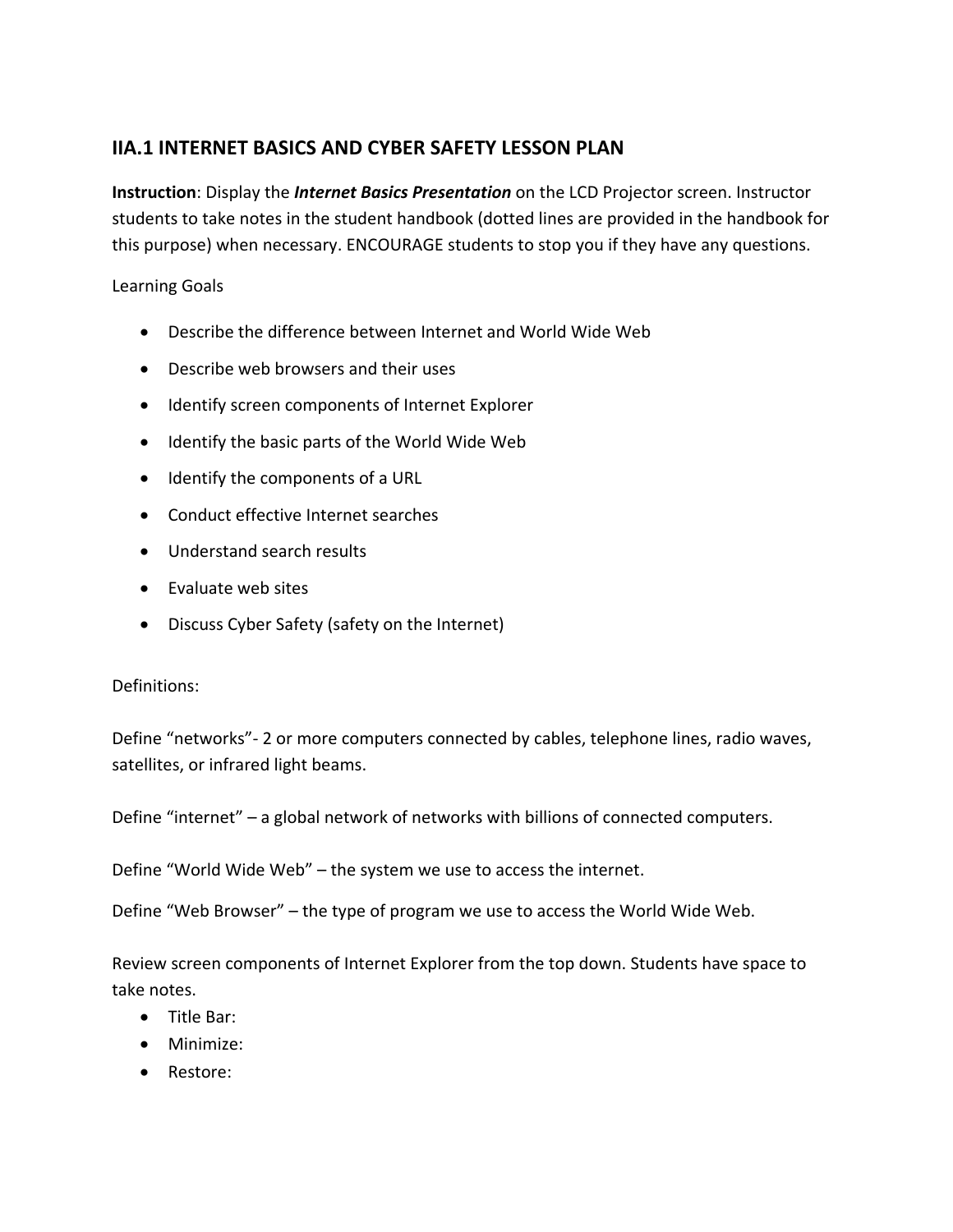- Close:
- Address Bar:
- Back & Forward Buttons:
- Tabs:
- Status Bar:

Define "**Hyperlink**" – a command embedded in text or an object which, when clicked, will open another file, take you to another place in the same file or to a new location on the internet.

Define **"URL"** (Uniform Resource Locator) or Web Address – the global address for documents and other resources on the internet.

Define "**Search Engine**" – a program that searches documents / web pages for a particular word or set of words and returns a list of pages containing those words and/or set of words. The three most widely used search engines are google.com.

### *Close the Internet Basics Presentation and maximize these search engines:*

| Google.com |
|------------|
|------------|

#### Yahoo.com

• Explain that each of these is a search engine. Show each on the overhead and point out the differences.

Bing.com

- Perform the same search on each and compare results.
	- o Search for Colonial Life (explain that you are interested in life in early American Colonies and want to research that time period.)
	- o Point out the different number of results per search engine.
	- o Point out the commercial pages of Colonial Life Insurance Company.
	- o Explain how to change the search terms to find what you are looking for.
	- o Go over Search Tips handout in the Student Manual.

#### *Asks students to open the Internet.*

#### *Assign each student a search engine:*

• Have all students search the same topic.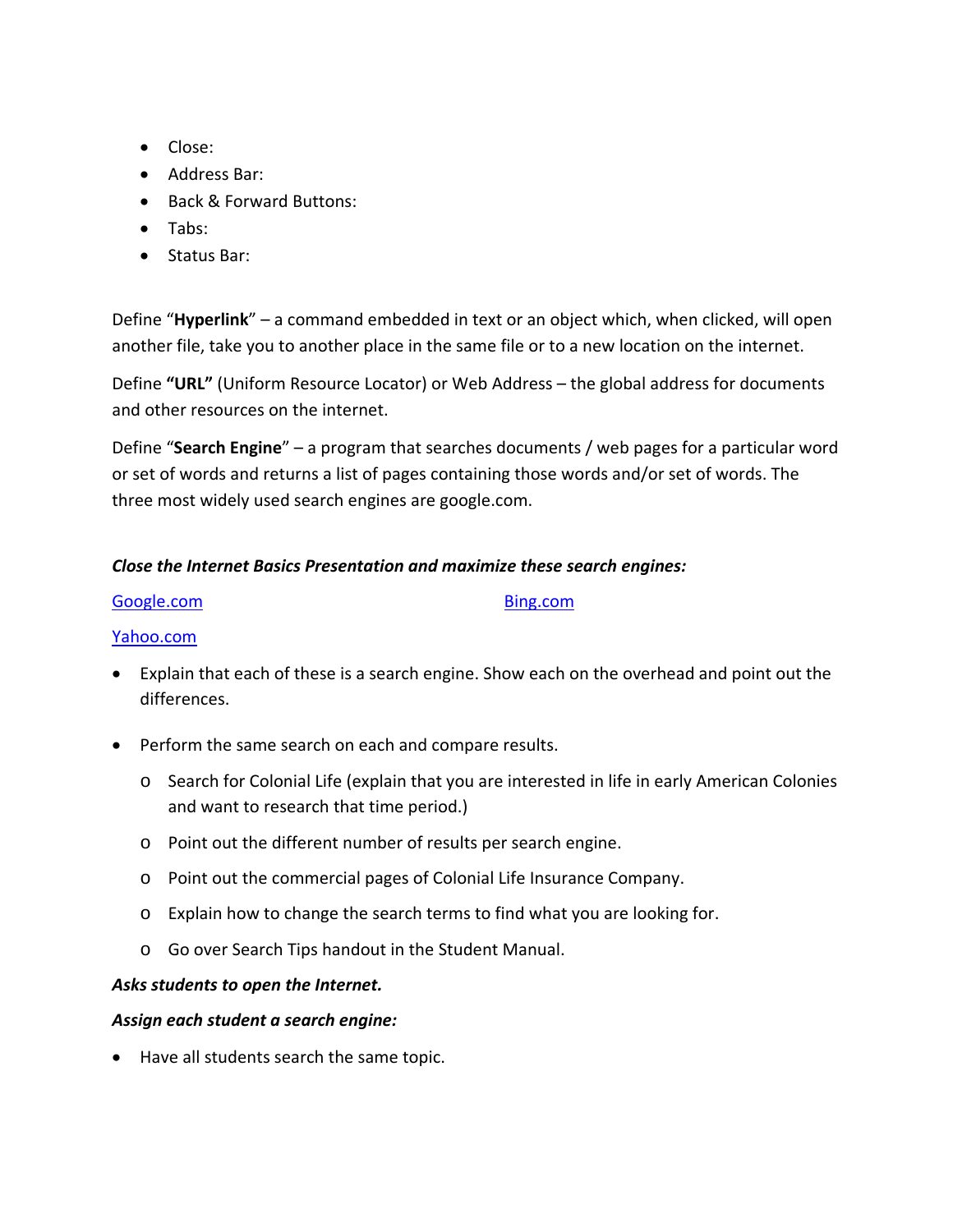- Have each student click on a different result.
- Discuss the results.
- Which of the results are most likely to contain the information we want to read?
- Which are the most credible results? Why.

# *Maximize the 2.0.2 Internet Scavenger Hunt – Student on the LCD Projector screen. Refer students to their copy in the Student Manual.*

- Search for the first answer as a group and discuss the credibility of each result until you get to the Texas State Library result  $\odot$
- Students use the search engine of their choice to find the answers to the questions posted on the overhead.
- Students may work in groups of 2 if they prefer.
- Allow 10 or 15 minutes for the search (or the activity could take too long!) and assist students when requested. Maximize the **[Timer](http://www.online-stopwatch.com/full-screen-stopwatch/)** link on the LCD screen as a time reminder.
- Maximize the *2.3 Internet Scavenger Hunt – Teacher to check answers when time is up.*

#### **How to Evaluate a Web Page**

Maximize *the 2.0.3 Web Site Evaluation Rubrics document* on the projector screen and refer students to the printed form of the evaluation rubrics in their Student Manual.

Explain what a rubric is if necessary and review each criterion.

- **Purpose:** Why was the page created? To:
	- o Inform o Influence views, beliefs, elections
	- o Entertain
- 
- o Provide up-to-the-moment news
- o Advertise or Sell a product or service o Personal enjoyment
- **Sponsor/Owner:** On what type of Internet provider or organization does the page reside?
	- o Government agency
	- o Educational
	- o Business/Company
- o Association: Professional, Trade, Entertainment
- o News bureau: television, newspaper, radio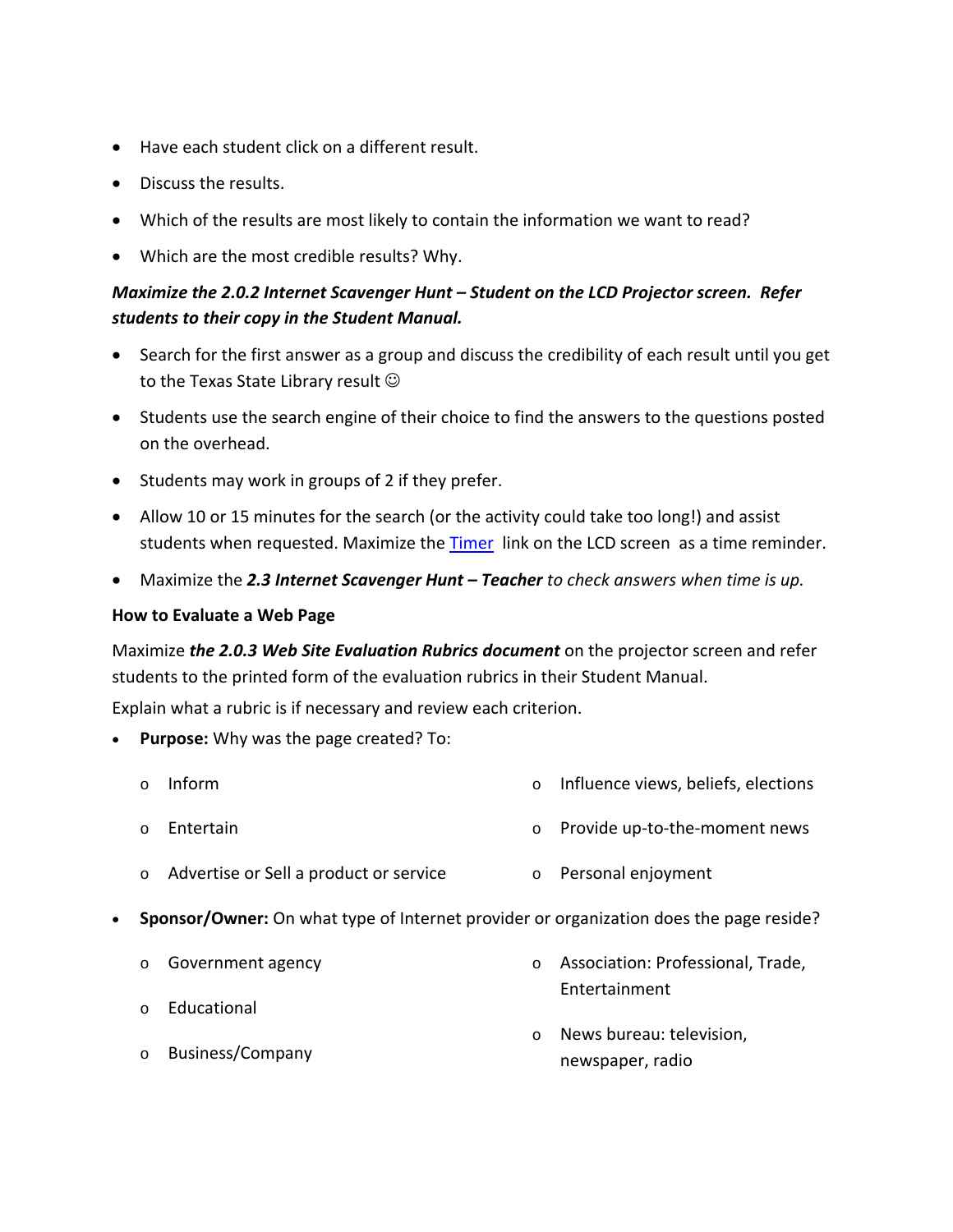- o Personal (Individual)
- **Organization and Content:** Is the page organized and focused? Is it well designed? Is the text well written? Are the links relevant and appropriate? Are the links evaluated?
- **Bias--political or issue stance** (of the author or sponsor): Some web pages have an inherent bias that will impact everything that appears on them. Is the author or sponsor:

|         | o left/liberal?       | $\circ$ a political action (PAC) group or |
|---------|-----------------------|-------------------------------------------|
|         | o right/conservative? | association?                              |
|         |                       | <b>o</b> a business                       |
| $\circ$ | center?               |                                           |

- **Date of Production/Revision:** When was the web page produced? When was it last revised? How up-to-date are the links? Are the links still viable?
- **Usefulness**: Is the Web page relevant to your search?
- **Authority/Author** Who is responsible for the page? Is the author an expert in this field? What else has he/she written or produced? Does the author provide an e-mail address? How accurate is the provided information? Is a bias evident?
- **Audience:** To what type of reader is the Web page directed? Is the level appropriate for your needs? Is the page for:
	- o general readers,
		- o specialists or professionals,
	- o students (elementary, high school, college, graduate),
- o researchers or scholars?
- **Coverage:** Does the page cover the topic comprehensively, partially or is it an overview?
- **Illustrations:** Are the graphics clear in intent, relevant and professional looking? Do the graphics add to or enhance the content?
- **Security** Are security and/or encryption systems employed when necessary?

#### **SITES TO EVALUATE**

Refer students to the *2.0.3 Website Evaluation Rubrics* in their Student Manual.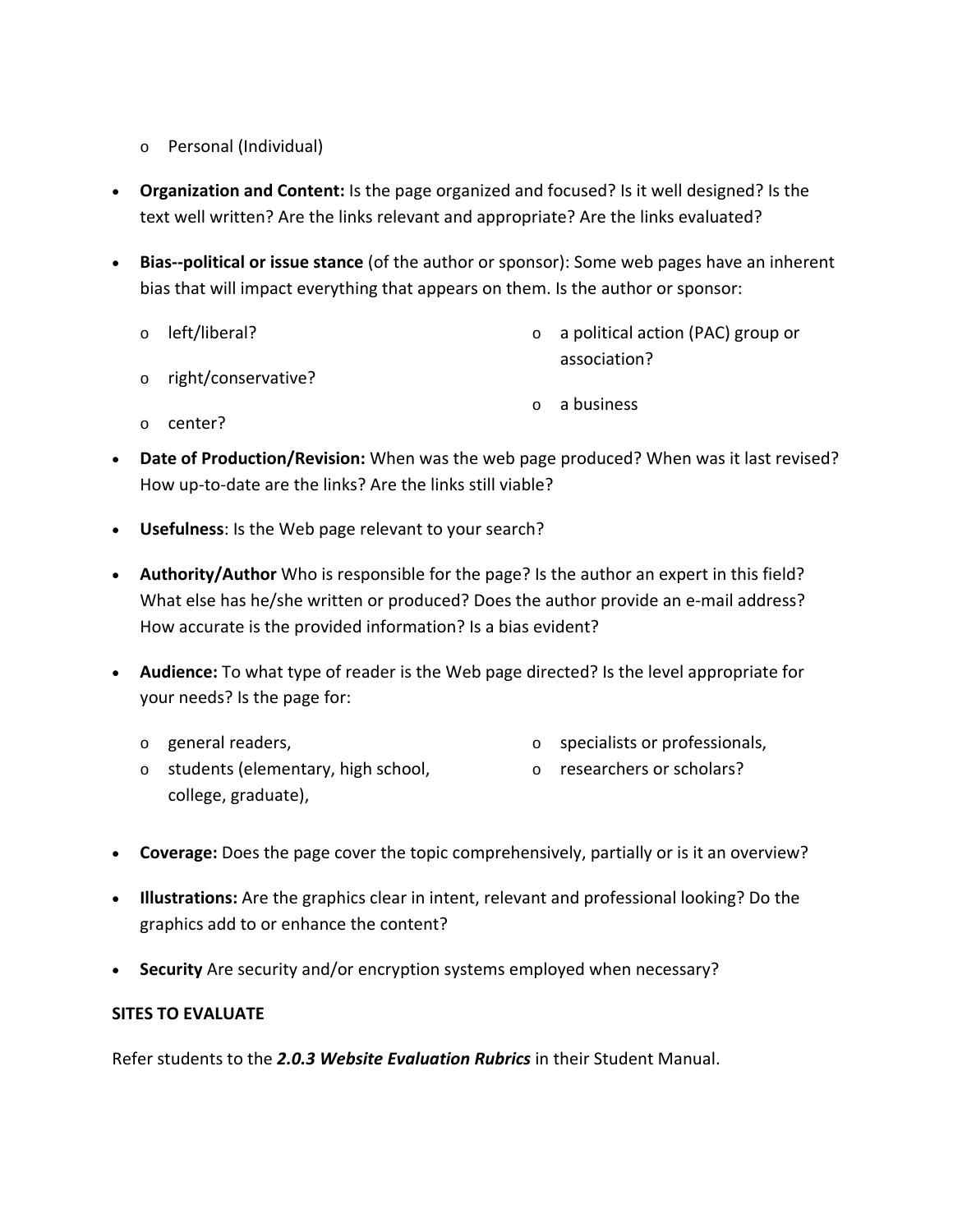Maximize the Lewis and Clark Evaluation link. As a class, evaluate the website. Ask students to rank each criterion with 5 being the best ranking. Discuss.

Maximize th[e Unatural History Museum Evaluation](http://www.unmuseum.org/unmain.htm) link.

Ask students to type in the website into their browser: [http://www.unmuseum.org](http://www.unmuseum.org/).

Then tell students to use the rubric in their Student Manual to mark their evaluations either alone or working in pairs.

Briefly discuss their ranking of this web site.

### **Cyber-Safety Powerpoint Presentation**

#### *Maximize the Cyber Safety Presentation.*

Go over the presentation with students. Encourage questions.

#### **Protect Your Computer:**

Protect your PC from external threats by installing antivirus software and updating and running it on a regular basis.

• Antivirus • Anti-spyware • Firewall

## **Downloading:** only download from trusted sites.

- Only download from TRUSTED sites. Use the criteria we used to evaluate web sites in the information literacy section of this training session.
- Never open a file directly from its source. Save the file to your computer. Right mouse click on the file and choose to SCAN the file for viruses before opening it.

# *Pause the presentation and have students open Internet Explore and type in the URL for Google.*

Search for your own name on Google and go over the results with students.

- Google yourself to see what kind of information about you is on the World Wide Web.
- Google a famous person to see what kind of information about him/her is on the World Wide Web.

While students are searching for themselves and a famous person, restart the Cyber-Safety presentation. Regain their attention and continue with presentation.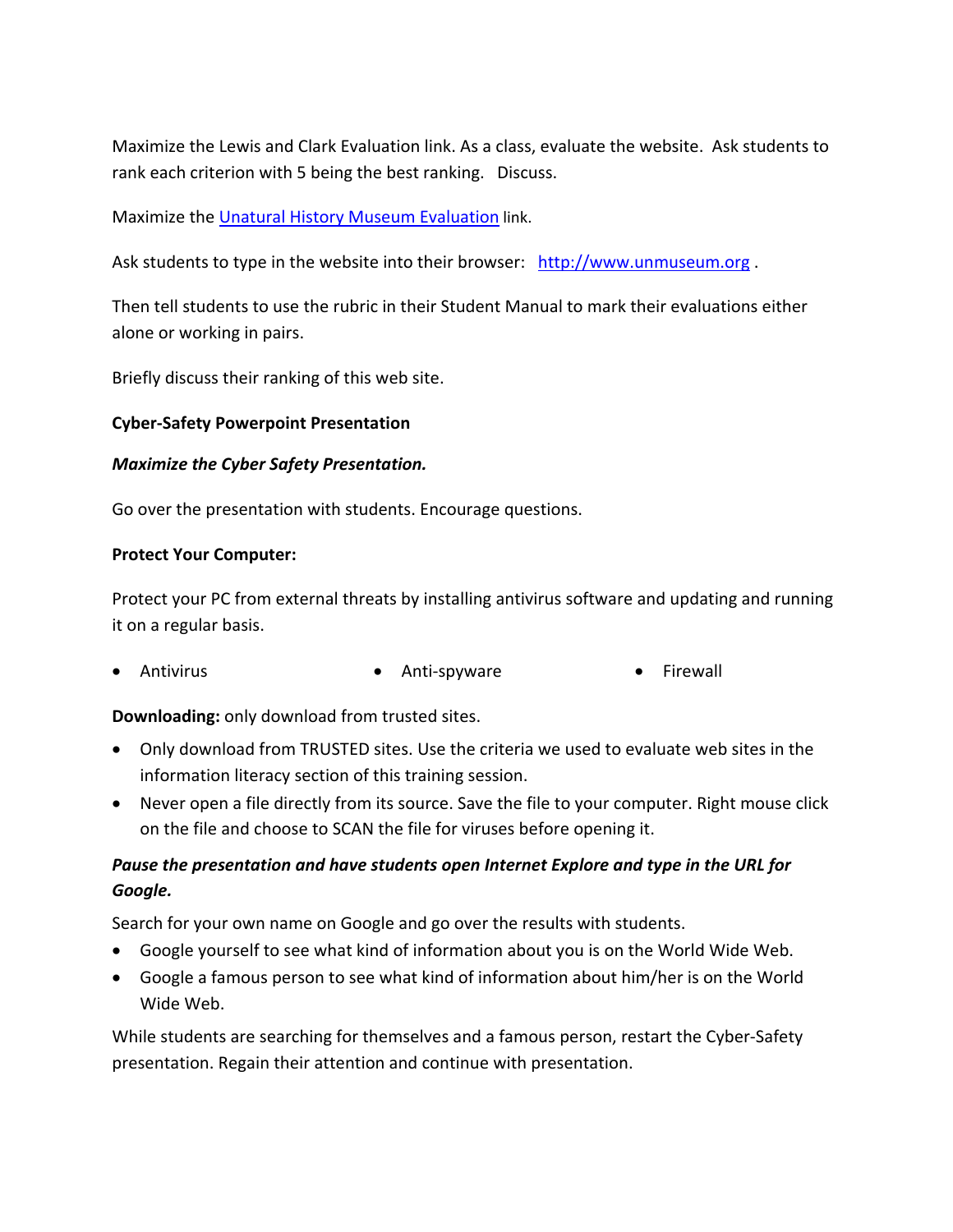- Personal Information: share as little as possible online.
- Strong Passwords: 8 or more characters, multiple passwords and change them once in a while.

## **TIPS ON CREATING A STRONG PASSWORD**

- 7-12 characters in length
- Lower case, upper case, numbers & special characters
- Avoid words which can be found in a dictionary.
- Avoid names and birthdays of loved ones or other easy to guess personal information.
- If you must write it down, keep it in a safe and secure place.
- DO NOT tell anyone your password!
- Use more than one password.
- Create a phrase and use parts of it along with numbers and/or special characters.

# EX: **P**asswords **A**re **H**ard **F**or **M**e **T**o **R**emember **78** could be: **pahfmtr78 O**nce **U**pon **A T**ime could be: **ouat\_5356**

*Maximize the Password Meter link.* Show students how to use the site.

Ask students to type in the site in their browsers: **[www.passwordmeter.com.](http://www.passwordmeter.com/)**

Then they should test their current passwords and come up with some that are more secure..

#### **Additional Online Resources and Information in Student Manual**

Show the student the *2.0.4 Internet Basics and Cyber Safety Online Resources* document on the screen. Have them find the document in the student folder on their desktop and open it. Ensure they can use the Ctrl/Mouse Click to open the links.

Then, depending on the student skill levels and time constraints, you can choose to cover any additional material in the student manual or on the resource list.

# **ASSIST STUDENTS WITH COPYING THEIR STUDENT FOLDER FILES TO THEIR OWN USB DRIVE OR THEIR OWN ONLINE DRIVE.**

#### *2.5 Internet Basics and Cyber Safety Session Survey*